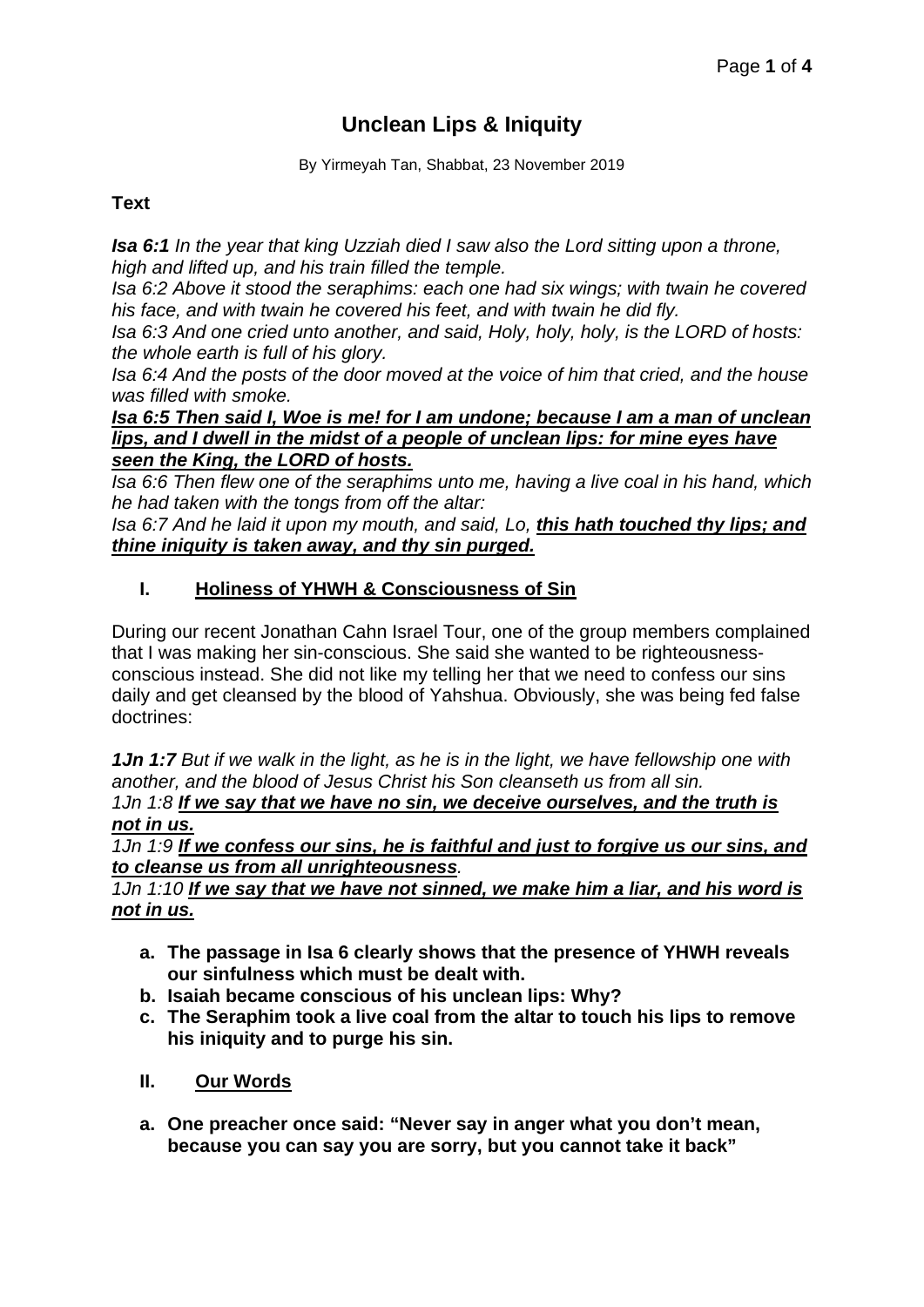#### **b. Not true: "sticks and stones will break my bone, but words will never hurt me"**

*Psa 64:2 Hide me from the secret counsel of the wicked; from the insurrection of the workers of iniquity:*

#### *Psa 64:3 Who whet their tongue like a sword, and bend their bows to shoot their arrows, even bitter words:*

*Psa 64:4 That they may shoot in secret at the perfect: suddenly do they shoot at him, and fear not.*

## **c. Words can crush the spirit:**

*BBE Pro 15:4 A comforting tongue is a tree of life, but a twisted tongue is a crushing of the spirit.*

## **d. A loose mouth leads to self-destruction:**

*Pro 13:2 A man will get good from the fruit of his lips, but the desire of the false is for violent acts.*

*Pro 13:3 He who keeps a watch on his mouth keeps his life; but he whose lips are open wide will have destruction.*

## **e. Words incite violence: Hitler & the Holocaust killed 6 million Jews**

*CEV Pro 10:11 The words of good people are a source of life, but evil hides behind the words of the wicked.*

*Pro 10:12 Hatred stirs up trouble; love overlooks the wrongs that others do.*

# **f. The tongue can set the fire from hell:**

*Jas 3:6 And the tongue is a fire, a world of iniquity: so is the tongue among our members, that it defileth the whole body, and setteth on fire the course of nature; and it is set on fire of hell.*

*Jas 3:7 For every kind of beasts, and of birds, and of serpents, and of things in the sea, is tamed, and hath been tamed of mankind:*

*Jas 3:8 But the tongue can no man tame; it is an unruly evil, full of deadly poison. Jas 3:9 Therewith bless we God, even the Father; and therewith curse we men, which are made after the similitude of God.*

*Jas 3:10 Out of the same mouth proceedeth blessing and cursing. My brethren, these things ought not so to be.*

**Note: Isaiah realized that he could use his tongue to prophesy as well as speak evil. We can praise YHWH and curse people, using the same tongue**

**g. Wounding or healing:**

## *CEV Pro 12:18 Sharp words cut like a sword, but words of wisdom heal.*

**h. Words bring death or life**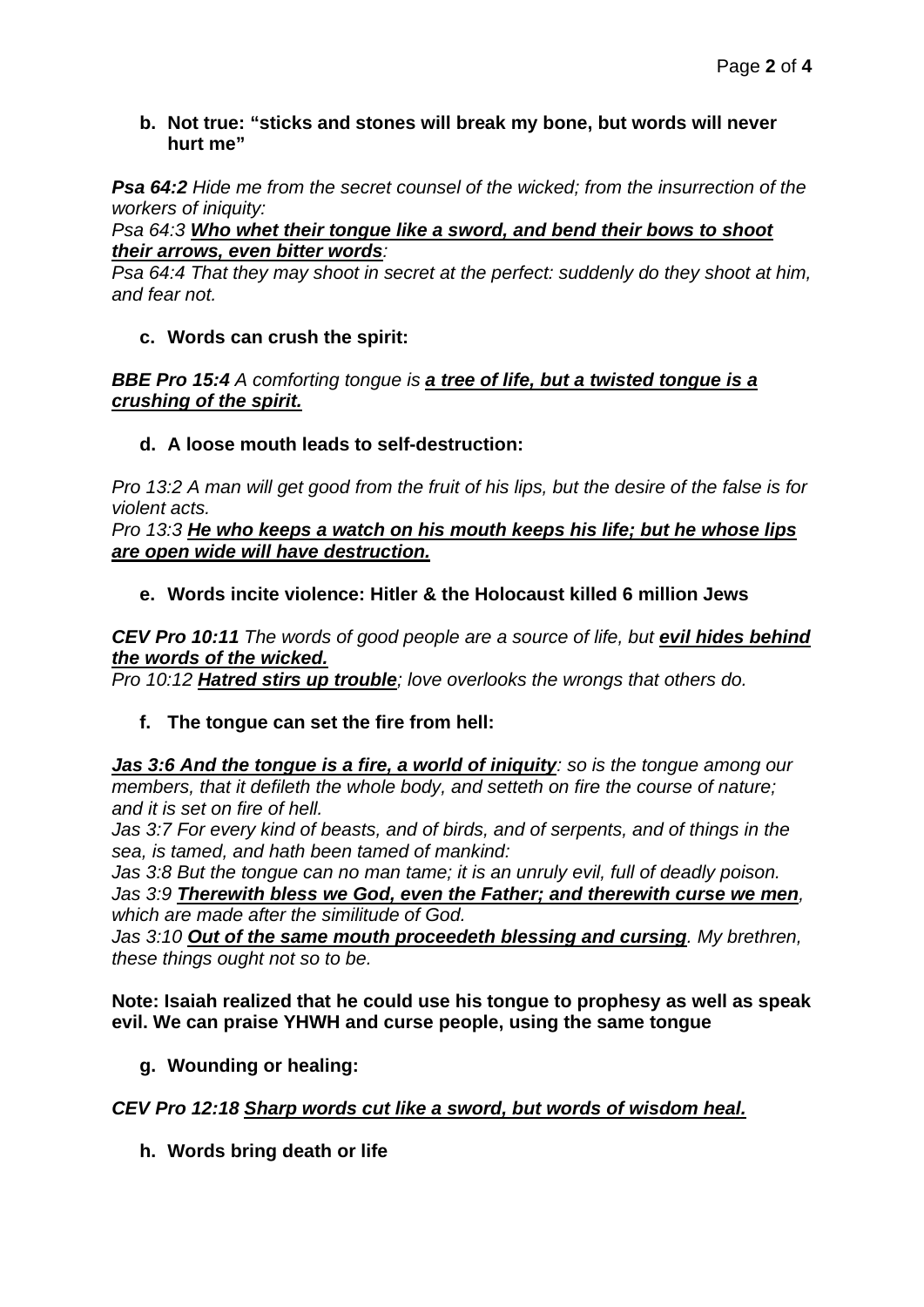*KJV Pro 18:21 Death and life are in the power of the tongue: and they that love it shall eat the fruit thereof.*

**i. The devil/serpents want to control our tongues:**

*KJV Psa 140:3 They have sharpened their tongues like a serpent; adders' poison is under their lips. Selah.*

## **III. From Heart To Mouth**

*Luk 6:45 A good man out of the good treasure of his heart bringeth forth that which is good; and an evil man out of the evil treasure of his heart bringeth forth that which is evil: for of the abundance of the heart his mouth speaketh.*

## **IV. Beware: Judgment for our words**

*Mat 12:34 O generation of vipers, how can ye, being evil, speak good things? for out of the abundance of the heart the mouth speaketh.*

*Mat 12:35 A good man out of the good treasure of the heart bringeth forth good things: and an evil man out of the evil treasure bringeth forth evil things.*

*Mat 12:36 But I say unto you, that every idle word that men shall speak, they shall give account thereof in the day of judgment.*

*Mat 12:37 For by thy words thou shalt be justified, and by thy words thou shalt be condemned.*

# **V. The Heart [iniquity in our DNA]**

## *Mar 7:15 There is nothing from without a man, that entering into him can defile*

*him: but the things which come out of him, those are they that defile the man. Mar 7:16 If any man have ears to hear, let him hear.*

*Mar 7:17 And when he was entered into the house from the people, his disciples asked him concerning the parable.*

*Mar 7:18 And he saith unto them, are ye so without understanding also? Do ye not perceive, that whatsoever thing from without entereth into the man, it cannot defile him;*

*Mar 7:19 Because it entereth not into his heart, but into the belly, and goeth out into the draught, purging all meats?*

*Mar 7:20 And he said, That which cometh out of the man, that defileth the man. Mar 7:21 For from within, out of the heart of men, proceed evil thoughts, adulteries, fornications, murders,*

*Mar 7:22 Thefts, covetousness, wickedness, deceit, lasciviousness, an evil eye, blasphemy, pride, foolishness:*

*Mar 7:23 All these evil things come from within and defile the man.*

- **a. Most Israeli restaurants are kosher where there are wash basins with taps for washing hands before meals, like the Pharisees did in Yahshua's time.**
- **b. Yahshua pointed out that lack of hygiene does not cause spiritual defilement. Such defilement comes from the heart.**